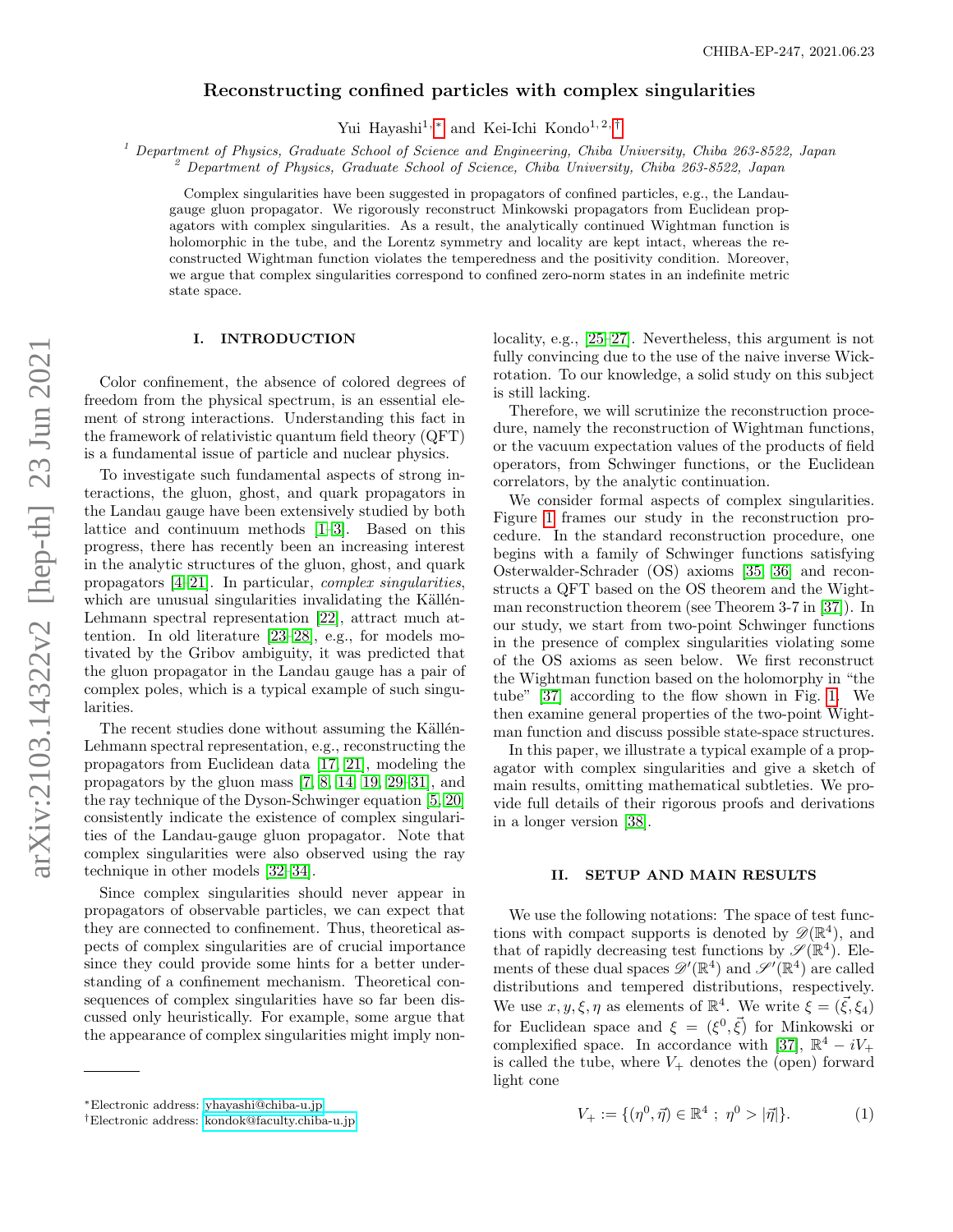

<span id="page-1-0"></span>FIG. 1: The standard reconstruction procedure and contents of our study consisting of  $(\alpha)$  and  $(\beta)$ 

For simplicity, we consider a two-point function for a scalar field  $\phi(x)$ . In all the evidences for complex singularities mentioned above, the complex singularities appear in an analytically-continued Euclidean propagator on the complex squared momentum  $k^2$  plane. Thus, we shall begin with a Euclidean propagator, or a two-point Schwinger function  $S(x-y) = S_2(x, y) = \langle \phi(x)\phi(y) \rangle_{Euc}$ , assuming the "temperedness" condition and Euclidean invariance. With some regularity assumption of  $S(\xi)$  at  $\xi = 0$ , namely  $S(\xi) \in \mathscr{S}'(\mathbb{R}^4)$ , the Schwinger function can be expressed as

$$
S(\xi) = \int \frac{d^4k}{(2\pi)^4} e^{ik\xi} D(k^2).
$$
 (2)

In the usual case where the Källén-Lehmann spectral representation holds,  $D(k^2)$  has singularities only on the negative real axis, which is called the timelike axis. We call singularities except on the timelike axis *complex sin*gularities. A typical example of these singularities is a pair of complex conjugate poles as illustrated in Fig. [2.](#page-1-1)

For technical reasons, we assume: (1) boundedness of complex singularities in  $|k^2|$  in the complex  $k^2$  plane, (2) holomorphy of  $D(k^2)$  in a neighborhood of the real axis except for the timelike singularities, (3) some regularity of discontinuity on the timelike axis [\[46\]](#page-6-8), and (4)  $D(k^2) \to 0$  as  $|k^2| \to \infty$ .

The following list outlines the main results of our study.

- (A) The reflection positivity is violated for the Schwinger function.
- (B) The holomorphy of the Wightman function  $W(\xi$ in in the tube  $\mathbb{R}^4 - iV_+$  and the existence of the boundary value as a distribution  $W(\xi) :=$  $\lim_{\eta \to 0} W(\xi - i\eta) \in \mathscr{D}'(\mathbb{R}^4)$  are still valid. Thus,  $\eta{\in}V_{+}$ we can reconstruct the Wightman function from the Schwinger function.
- (C) The temperedness and the positivity condition in  $\mathscr{D}(\mathbb{R}^4)$  are violated for the reconstructed Wightman function. The spectral condition is never satisfied since it requires the temperedness as a prerequisite.



<span id="page-1-1"></span>FIG. 2: Complex squared momentum  $k^2$  plane of the propagator  $D(k^2)$  with a pair of complex conjugate poles given in [\(3\)](#page-1-2).

(D) The Lorentz symmetry and spacelike commutativity are kept intact.

We prove the assertions  $(A) - (D)$  rigorously in [\[38\]](#page-6-7) and provide essential ideas in this paper. From the assertion (C), complex singularities may seem to have no physical interpretation. However, we argue:

(E) Complex singularities can be realized in indefinitemetric QFTs and correspond to pairs of zero-norm eigenstates of complex energies.

To demonstrate these results, we first give sketches of proofs of the assertions  $(A) - (D)$  for an important example in the next section. We then mention their generalization to arbitrary complex singularities and discuss a possible realization in quantum theory.

## III. SPECIAL CASE: ONE PAIR OF COMPLEX CONJUGATE POLES

We begin with a propagator  $D(k^2)$  with one pair of complex conjugate simple poles, which is decomposed into the "timelike part"  $D_{tl}(k^2)$  and "complex-pole part"  $D_{cp}(k^2),$ 

<span id="page-1-2"></span>
$$
D(k^{2}) = D_{tl}(k^{2}) + D_{cp}(k^{2}),
$$
  
\n
$$
D_{tl}(k^{2}) = \int_{0}^{\infty} d\sigma^{2} \frac{\rho(\sigma^{2})}{\sigma^{2} + k^{2}},
$$
  
\n
$$
D_{cp}(k^{2}) = \frac{Z}{M^{2} + k^{2}} + \frac{Z^{*}}{(M^{*})^{2} + k^{2}},
$$
\n(3)

where  $\rho(\sigma^2)$  is the spectral function and  $M^2 \in \mathbb{C}$  is the complex mass squared. Without loss of generality, we can choose Im  $M^2 > 0$ . Such a pair of complex conjugate poles is a typical example of complex singularities, which is suggested to appear in the transverse part of the Landau-gauge gluon propagator in many works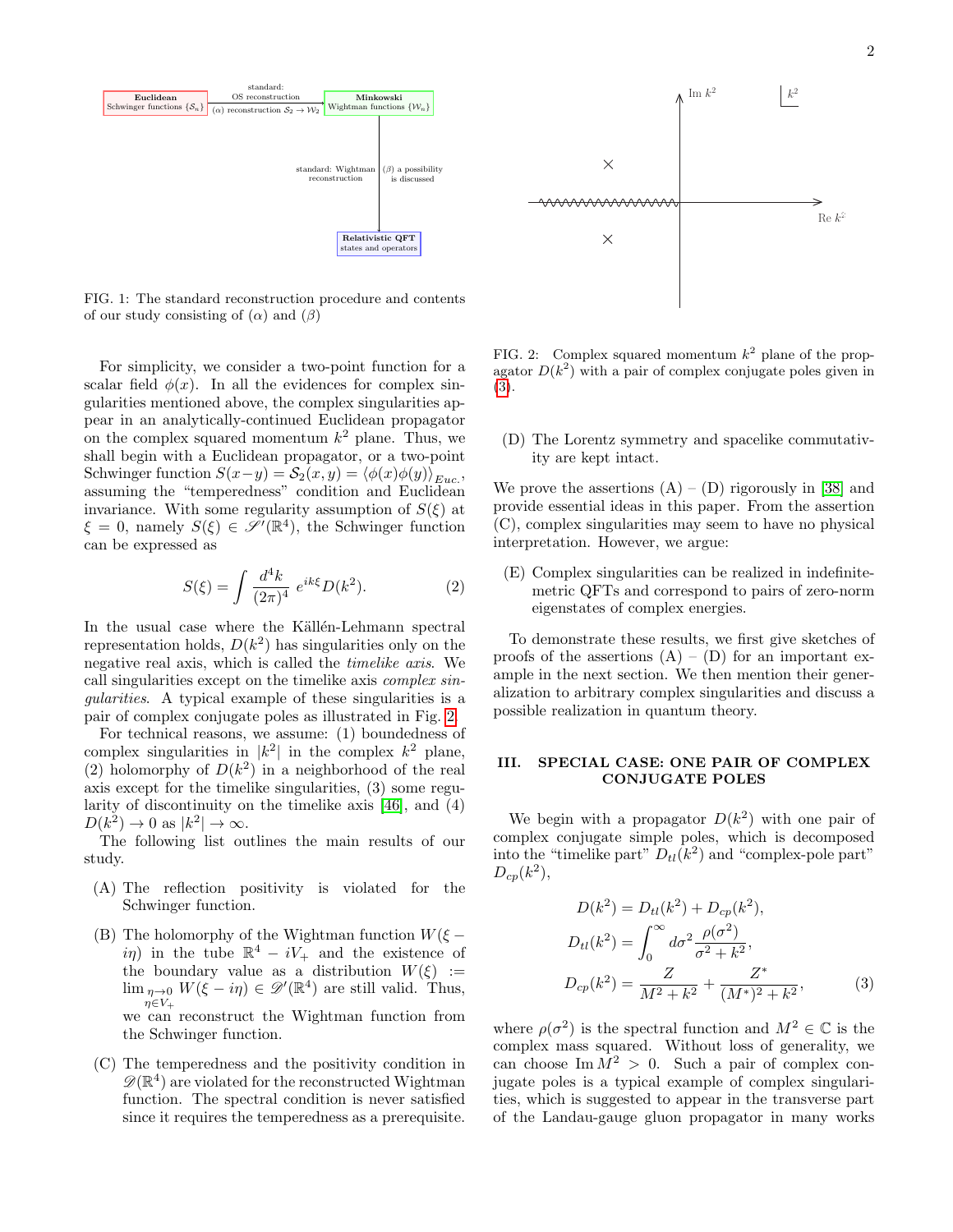[\[7,](#page-5-8) [8,](#page-5-9) [14,](#page-5-10) [17,](#page-5-7) [19–](#page-5-11)[21,](#page-5-3) [23](#page-5-5)[–28\]](#page-5-6). Note that complex conjugate pairing of  $D_{cp}(k^2)$  is necessary for a real field due to the Schwarz reflection principle.

We accordingly decompose the Schwinger function as

$$
S(\xi) = S_{tl}(\xi) + S_{cp}(\xi),
$$
  
\n
$$
S_{tl}(\xi) = \int \frac{d^4k}{(2\pi)^4} e^{ik\xi} D_{tl}(k^2),
$$
  
\n
$$
S_{cp}(\xi) = \int \frac{d^4k}{(2\pi)^4} e^{ik\xi} D_{cp}(k^2).
$$
 (4)

We proceed to reconstruct the corresponding Wightman function as an analytic continuation of the Schwinger function by identifying Wightman function at pure imaginary time with the Schwinger function,

$$
W(-i\xi_4, \vec{\xi}) := S(\vec{\xi}, \xi_4), \tag{5}
$$

for  $\xi_4 > 0$ .

(B) As usual, for the timelike part, we can analytically continue  $W_{tl}(-i\eta^0, \vec{\xi}) = S_{tl}(\vec{\xi}, \eta^0)$  to the tube  $\xi - i\eta =$  $(\xi^0 - i\eta^0, \vec{\xi} - i\vec{\eta}) \in \mathbb{R}^4 - iV_+$ . Moreover, the limit  $\eta \to 0$ in  $\eta \in V_+$ , or "the boundary value," can be taken as a tempered distribution [in  $\mathscr{S}'(\mathbb{R}^4)$ ],

$$
W_{tl}(\xi^0, \vec{\xi}) := \lim_{\substack{\eta \to 0 \\ \eta \in V_+}} W_{tl}(\xi - i\eta)
$$
  
= 
$$
\int_0^\infty d\sigma^2 \rho(\sigma^2) i\Delta^+(\xi, \sigma^2), \qquad (6)
$$

which is formally a sum of the free Wightman function  $i\Delta^+(\xi, \sigma^2)$  of mass  $\sigma^2$  with the weight  $\rho(\sigma^2)$ , where

$$
i\Delta^{+}(\xi,\sigma^{2}) = (2\pi) \int \frac{d^{4}k}{(2\pi)^{4}} e^{-ik\xi} \theta(k_{0}) \delta(k^{2} - \sigma^{2}) \tag{7}
$$

with the Loretzian vectors  $\xi = (\xi^0, \vec{\xi}), k = (k^0, \vec{k}).$ 

On the other hand, the complex-pole part  $S_{cp}(\xi)$  can be expressed as

$$
S_{cp}(\vec{\xi}, \xi_4) = \int \frac{d^3 \vec{k}}{(2\pi)^3} e^{i\vec{k}\cdot\vec{\xi}} \left[ \frac{Z}{2E_{\vec{k}}} e^{-E_{\vec{k}}|\xi_4|} + \frac{Z^*}{2E_{\vec{k}}^*} e^{-E_{\vec{k}}^*|\xi_4|} \right],
$$
\n(8)

where  $E_{\vec{k}} = \sqrt{\vec{k}^2 + M^2}$  is a branch of  $\text{Re } E_{\vec{k}} > 0$  and Im  $E_{\vec{k}} > 0$  holds from the choice Im  $M^2 > 0$ . Similarly to the timelike part, the complex-pole part of the Wightman function,

$$
W_{cp}(\xi - i\eta) = \int \frac{d^3 \vec{k}}{(2\pi)^3} e^{i\vec{k}\cdot(\vec{\xi} - i\vec{\eta})} \times \left[ \frac{Z}{2E_{\vec{k}}} e^{-iE_{\vec{k}}(\xi^0 - i\eta^0)} + \frac{Z^*}{2E_{\vec{k}}^*} e^{-iE_{\vec{k}}^*(\xi^0 - i\eta^0)} \right].
$$
 (9)

is holomorphic in the tube  $\mathbb{R}^4 - iV_+$ , since the integrand decreases rapidly in  $|\vec{k}|$  for  $\xi - i\eta \in \mathbb{R}^4 - iV_+$ . Note that  $\text{Im } M^2$  does not affect the convergence because of  $E_{\vec{k}} = |\vec{k}| + O(1/|\vec{k}|).$ 

We can regard the Fourier transform in  $(9)$  as a tempered distribution in  $\vec{\xi}$  with a smooth parameter  $\xi^0$ , which is a distribution in  $\mathscr{D}'(\mathbb{R}^4)$ . Then, the limit  $\eta \to 0$ with  $\eta \in V_+$  can be taken to yield the reconstructed Wightman function:

<span id="page-2-2"></span>
$$
W_{cp}(\xi^0, \vec{\xi}) = \int \frac{d^3 \vec{k}}{(2\pi)^3} e^{i\vec{k}\cdot\vec{\xi}} \left[ \frac{Z}{2E_{\vec{k}}} e^{-iE_{\vec{k}}\xi^0} + \frac{Z^*}{2E_{\vec{k}}^*} e^{-iE_{\vec{k}}^*\xi^0} \right].
$$
\n(10)

Therefore, we obtain the reconstructed Wightman function  $W(\xi) = W_{tl}(\xi) + W_{cp}(\xi)$  as a distribution in  $\mathscr{D}'(\mathbb{R}^4)$ .

(C) Due to the exponential increases of the integrand as  $\xi^{0} \rightarrow \pm \infty$ ,  $W_{cp}(\xi)$  is a nontempered distribution. Thus, the reconstructed Wightman function is nontempered in the presence of complex poles  $W(\xi) \notin \mathscr{S}'(\mathbb{R}^4)$ .

Next, let us examine the positivity. While the Wightman function is not a tempered distribution, we can still consider the positivity condition in  $\mathscr{D}(\mathbb{R}^4)$ , namely, for any test function with compact support  $f \in \mathscr{D}(\mathbb{R}^4)$ ,

<span id="page-2-1"></span>
$$
\int d^4x d^4y \ W(y-x) f^*(x) f(y) \ge 0.
$$
 (11)

This positivity condition [\(11\)](#page-2-1) is violated due to the nontemperedness.

An intuitive derivation is as follows. Intuitively, the positivity corresponds to that of the sector  $\{\phi(x)|0\rangle\}_{x\in\mathbb{R}^4}$ . Suppose that this sector has a positive metric. From the translational invariance of the twopoint function, the translation operator defined on the sector:  $U(a)\phi(x)|0\rangle := \phi(x+a)|0\rangle$  is unitary. Since the modulus of a matrix element of a unitary operator is not more than one in a space with a positive metric, we have an a-independent "upperbound," i.e.,  $|W(a)| = |\langle 0|\phi(0)U(-a)\phi(0)|0\rangle| \le \langle 0|\phi(0)\phi(0)|0\rangle$ . This upperbound will imply that  $W(a)$  is tempered, which contradicts the nontemperedness. Of course,  $W(0)$  =  $\langle 0|\phi(0)\phi(0)|0\rangle$  is in general ill-defined since  $W(\xi)$  is a distribution. A more delicate analysis is therefore required. We outline a rigorous proof in Appendix [A.](#page-4-0)

(A) The reflection positivity is always violated with complex poles, since steps (a) and (b) of the OS theorem [\[35\]](#page-6-4) imply that the reflection positivity essentially yields the temperedness of the Wightman function. We give a sketch of these steps in Appendix [A.](#page-4-0)

<span id="page-2-0"></span>(D) We consider the Lorentz symmetry and spacelike commutativity. The invariance of the complex-pole part [\(9\)](#page-2-0) under Lorentz boosts can be explicitly checked by an integration path deformation. Since the spatial rotational invariance is manifest, the Wightman function is Lorentz invariant. As another derivation, one can utilize the Euclidean invariance of the Schwinger function and the holomorphy in the tube. An argument similar to Bargmann-Hall-Wightman theorem (Theorem 2-11 and its Lemma of [\[37\]](#page-6-6)) yields complex Lorentz invariance of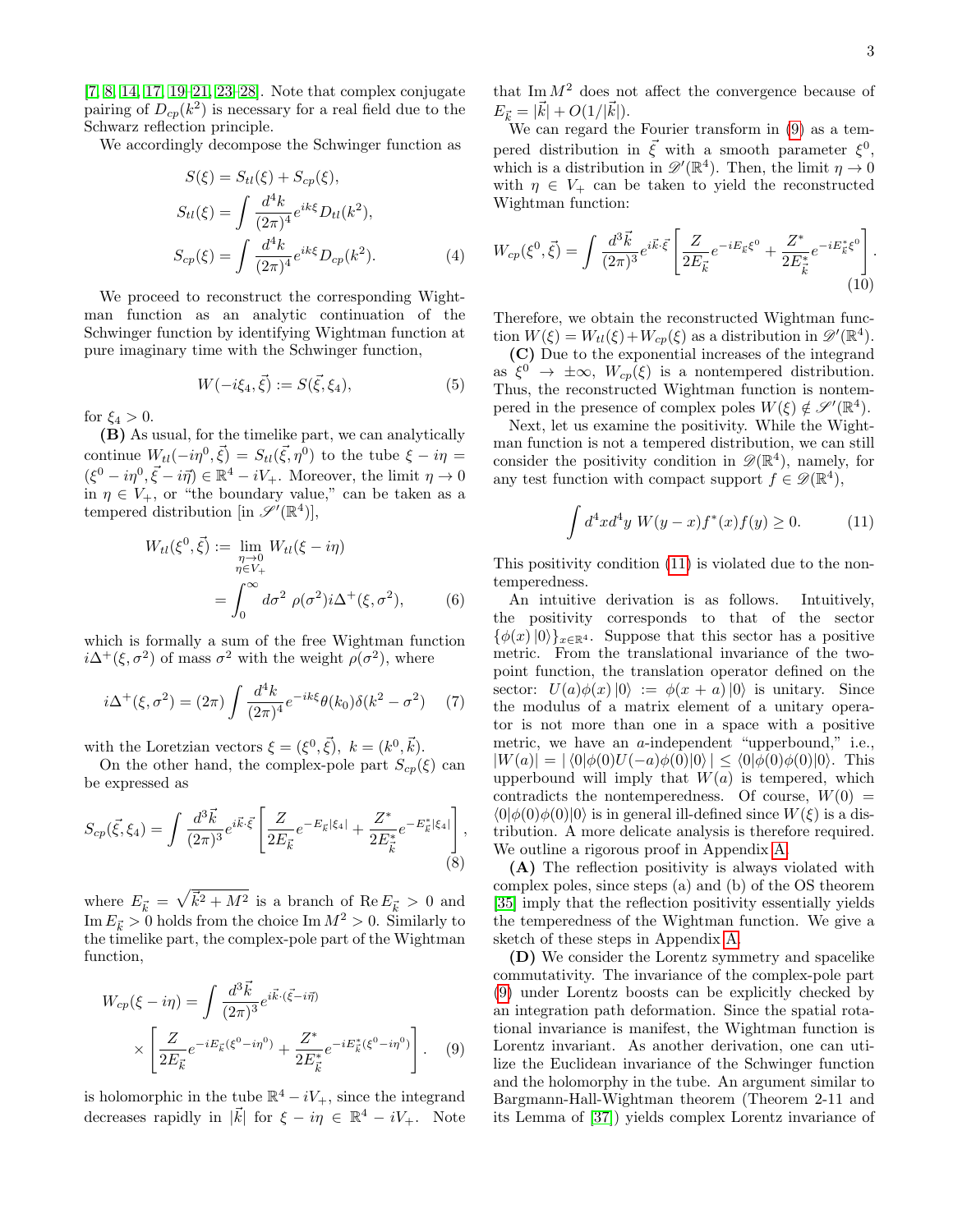$W(\xi - i\eta)$ . The spacelike commutativity is an immediate consequence of Lorentz invariance:  $W(\xi) = W(-\xi)$  for spacelike  $\xi$ .

#### IV. GENERAL CASES

Let us mention a generalization of the above assertions to arbitrary complex singularities. With general complex singularities, the spectral representation is modified as, according to the Cauchy integral theorem,

$$
D(k^2) = \int_0^\infty d\sigma^2 \frac{\rho(\sigma^2)}{\sigma^2 + k^2} + \sum_M \oint_{\Gamma_M} \frac{d\zeta}{2\pi i} \frac{D(\zeta)}{\zeta - k^2}, \quad (12)
$$

where M is a label of a complex singularity and  $\Gamma_M$  is a contour surrounding the singularity clockwise. The contribution of each complex singularity is formally a sum of complex poles with with weight  $-D(\zeta)/2\pi i$  over the contour [\[47\]](#page-6-9). This leads to a generalization of the proof of  $(B)$  and  $(D)$ . We prove the nontemperedness of  $(C)$ as follows: Suppose the Wightman function were tempered, then the holomorphy in the tube would essentially imply the spectral condition for the Wightman function in momentum representation. This leads to the Källén-Lehmann spectral representation, which contradicts complex singularities. Other claims of (A) and (C) follow from the nontemperedness as above. For details, see [\[38\]](#page-6-7).

## V. REALIZATION IN QUANTUM THEORY

(E) We discuss a possible state-space structure. Since abandoning the positivity of the full state space is common in Lorentz covariant gauge-fixed descriptions of gauge theories, we consider a quantum theory in a state space with an indefinite metric. For a review on indefinite-metric QFTs, see e.g., [\[40\]](#page-6-10).

Our aim here is to argue the correspondence between complex singularities and relevant complex-energy spectra. To this end, we shall demonstrate (E1) necessity and (E2) sufficiency of complex spectra for complex singularities when a convenient completeness relation is applicable.

(E1) We begin with the necessity of complex spectra for existence of complex singularities. Let us consider a  $(0 + 1)$ -dimensional QFT satisfying:

- (i) completeness of denumerable eigenstates  $|n\rangle$  of the Hamiltonian  $H: 1 = \sum_{n,n'} \overline{\eta}_{n,n'}^{-1} |n\rangle \langle n'|$ , where  $\eta_{n,n'} = \langle n|n'\rangle$  is the nondegenerate metric [\[48\]](#page-6-11),
- (ii) translational covariance:  $\phi(t) = e^{iHt} \phi(0) e^{-iHt}$ ,
- (iii) reality of eigenvalues  $E_n$  of the Hamiltonian  $H$ .

Then, with an assumption that the completeness relation converges well, the Wightman function is tempered as follows:

$$
\langle 0|\phi(t)\phi(0)|0\rangle = \int d\omega \,\,\rho(\omega)e^{-i\omega t},
$$

$$
\rho(\omega) = \sum_{n,n'} \eta_{n,n'}^{-1} \delta(\omega - E_n) \langle 0|\phi(0)|n\rangle \langle n'|\phi(0)|0\rangle. \tag{13}
$$

This observation demonstrates that complex singularities do not appear without complex spectra, i.e., (E1) complex singularities require complex spectra of H.

(E2) On the other hand, eigenstates of complex eigenvalues of a Hermitian operator  $H$  appear as pairs of zeronorm states. For example, a pair of zero-norm states  $\{|\alpha\rangle, |\beta\rangle\}$  can satisfy

$$
\begin{cases}\nH |\alpha\rangle = E_{\alpha} |\alpha\rangle, & H |\beta\rangle = E_{\alpha}^* |\beta\rangle \\
\langle \alpha |\alpha\rangle = \langle \beta |\beta\rangle = 0, & \langle \alpha |\beta\rangle \neq 0.\n\end{cases}
$$
\n(14)

This pair of states  $\{|\alpha\rangle, |\beta\rangle\}$  can yield a pair of complex conjugate poles. Indeed, we find

$$
W_{complex}(t) := \sum_{n,n' \in \{\alpha,\beta\}} \eta_{n,n'}^{-1} e^{-iE_n t} \langle 0 | \phi(0) | n \rangle \langle n' | \phi(0) | 0 \rangle
$$
  
=  $(\langle \beta | \alpha \rangle)^{-1} \langle 0 | \phi(0) | \alpha \rangle \langle \beta | \phi(0) | 0 \rangle e^{-iE_\alpha t}$   
+  $(\langle \alpha | \beta \rangle)^{-1} \langle 0 | \phi(0) | \beta \rangle \langle \alpha | \phi(0) | 0 \rangle e^{-iE_\alpha^* t},$  (15)

which yields,

$$
S_{complex}(\tau) = W_{complex}(-i|\tau|)
$$
  
= 
$$
\int \frac{dk}{2\pi} e^{ik\tau} \left[ \frac{Z}{k^2 + E_\alpha^2} + \frac{Z^*}{k^2 + (E_\alpha^*)^2} \right],
$$
  
(16)

with  $Z := \frac{2E_{\alpha} \langle 0 | \phi(0) | \alpha \rangle \langle \beta | \phi(0) | 0 \rangle}{\langle \beta | \alpha \rangle}$  for  $\text{Re } E_{\alpha} > 0$ . This indicates that (E2) a pair of zero-norm states  $\{|\alpha\rangle, |\beta\rangle\}$  with complex conjugate energies  $\{E_\alpha, E_\alpha^*\}$  satisfying  $\text{Re } E_\alpha >$ 0 yields a pair of complex conjugate poles if  $\{|\alpha\rangle, |\beta\rangle\}$ are not orthogonal to  $\phi(0)|0\rangle$ .

These claims [(E1) and (E2)] establish the correspondence between complex singularities and pairs of zeronorm states of complex eigenvalues of the Hamiltonian.

#### VI. EXAMPLE

The above argument is in  $(0 + 1)$ -dimensional QFT. We show an example of  $(3+1)$ -dimensional QFT yielding complex poles based on a covariant operator formulation [\[41\]](#page-6-12) of the Lee-Wick model [\[42\]](#page-6-13). The Lagrangian density of a complex scalar field  $\phi$  with complex (squared) mass  $M^2 \in \mathbb{C}$  is given by

$$
\mathcal{L} := \frac{1}{2} \left[ (\partial_{\mu} \phi)(\partial^{\mu} \phi) + (\partial_{\mu} \phi)^{\dagger} (\partial^{\mu} \phi)^{\dagger} - M^{2} \phi^{2} - (M^{*})^{2} (\phi^{\dagger})^{2} \right].
$$
 (17)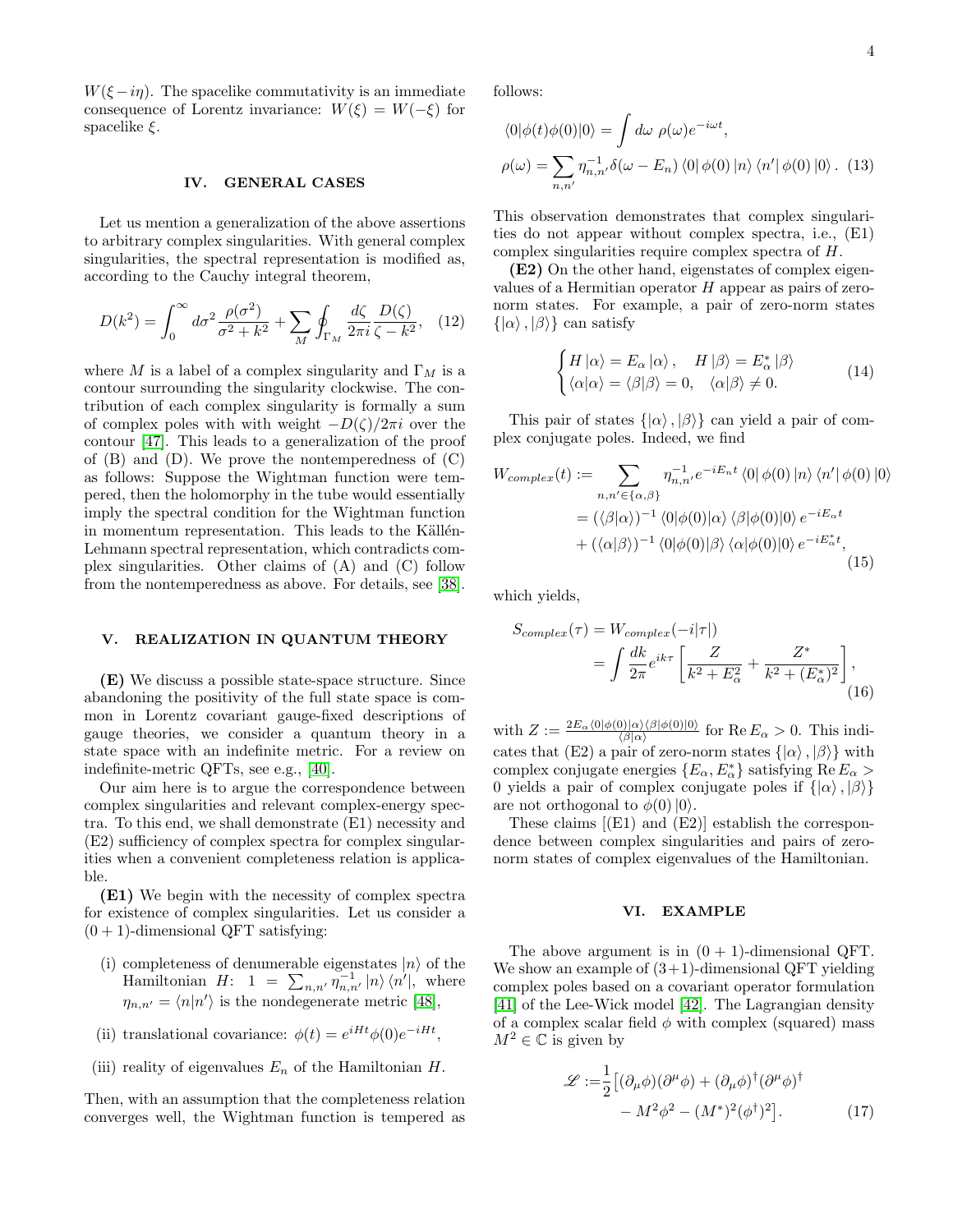We expand the field operator  $\phi$  as

$$
\phi(x) = \phi^{(+)}(x) + \phi^{(-)}(x),
$$
  
\n
$$
\phi^{(+)}(x) = \int \frac{d^3 \vec{p}}{(2\pi)^3} \frac{1}{\sqrt{2E_{\vec{p}}}} \alpha(\vec{p}) e^{i\vec{p}\cdot\vec{x}-iE_{\vec{p}}t},
$$
  
\n
$$
\phi^{(-)}(x) = \int \frac{d^3 \vec{p}}{(2\pi)^3} \frac{1}{\sqrt{2E_{\vec{p}}}} \beta^{\dagger}(\vec{p}) e^{-i\vec{p}\cdot\vec{x}+iE_{\vec{p}}t},
$$
\n(18)

where  $E_{\vec{p}} := \sqrt{M^2 + \vec{p}^2}$ , Re  $E_{\vec{p}} \geq 0$ , and Re  $\sqrt{E_{\vec{p}}} \geq 0$ 0. The canonical commutation relation implies  $[\alpha(\vec{p}), \beta^{\dagger}(\vec{q})] = [\beta(\vec{p}), \alpha^{\dagger}(\vec{q})] = (2\pi)^3 \delta(\vec{p} - \vec{q})$ . We define the vacuum  $|0\rangle$  by  $\phi^{(+)}(x)|0\rangle = [\phi^{(-)}(x)]^{\dagger} |0\rangle = 0$ , which is a Lorentz invariant state, see [\[41\]](#page-6-12) for details. Note that one can explicitly check the spacelike commutativity at least at the level of elementary fields.

The Hamiltonian reads,

$$
H = \int \frac{d^3 \vec{p}}{(2\pi)^3} \left[ E_{\vec{p}} \beta^{\dagger}(\vec{p}) \alpha(\vec{p}) + E_{\vec{p}}^* \alpha^{\dagger}(\vec{p}) \beta(\vec{p}) \right], \qquad (19)
$$

up to some constant. The complex-energy states  $|\vec{p}, \alpha\rangle :=$  $\alpha^{\dagger}(\vec{p})|0\rangle$  and  $|\vec{p},\beta\rangle := \beta^{\dagger}(\vec{p})|0\rangle$  form a pair of zeronorm states:  $\langle \vec{p}, \alpha | \vec{q}, \alpha \rangle = \langle \vec{p}, \beta | \vec{q}, \beta \rangle = 0, \quad \langle \vec{p}, \alpha | \vec{q}, \beta \rangle =$  $\langle \vec{p}, \beta | \vec{q}, \alpha \rangle = (2\pi)^3 \delta(\vec{p} - \vec{q}).$ 

We find that the Euclidean propagator of a Hermitian We find that the Euclidean propagator of a Hermitian<br>combination with a constant  $Z \in \mathbb{C}$ ,  $\Phi := \sqrt{Z} \phi + \sqrt{Z^*} \phi^{\dagger}$ , has complex poles. Indeed, the Wightman function of the Lee-Wick model,

$$
W_{\Phi}(t, \vec{x}) := \langle 0 | \Phi(x) \Phi(0) | 0 \rangle
$$
  
= 
$$
\int \frac{d^3 \vec{p}}{(2\pi)^3} \left[ \frac{Z}{2E_{\vec{p}}} e^{i\vec{p} \cdot \vec{x} - iE_{\vec{p}}x^0} + \frac{Z^*}{2E_{\vec{p}}^*} e^{i\vec{p} \cdot \vec{x} - iE_{\vec{p}}^*t} \right],
$$
  
(20)

coincides with the Wightman function [\(10\)](#page-2-2) reconstructed from a pair of simple complex conjugate poles.

## VII. CONCLUDING REMARKS

Some remarks on the nontemperedness, locality, and Wick rotation are in order.

#### A. Nontemperedness

The exponential growth of the Wightman function  $W(\xi)$  largely affects asymptotic states, which correspond to " $\xi^0 \to \pm \infty$  limit". This indicates that asymptotic states of the field are ill-defined without some artificial manipulations. Such states in the full state space are far from being identified with asymptotic particle states and should be excluded from the physical state space before taking the asymptotic limit through, e.g. the Kugo-Ojima quartet mechanism [\[43\]](#page-6-14). Thus, the complex singularities can be considered as a signal of confinement. Incidentally, note that the appearance of complex singularities in a propagator of the gluon-ghost composite operator is a necessary condition for eliminating

complex-energy states in "the one-gluon state" from the physical state space in the Becchi-Rouet-Stora-Tyutin (BRST) formalism. Seeking such complex gluon-ghost bound states would be interesting for future prospects. Remarkably, the Bethe-Salpeter equation for the gluonghost bound state has been discussed in light of BRST quartets in [\[44\]](#page-6-15).

### B. Locality

Some argue that complex singularities are associated with nonlocality. For example, it is claimed in [\[25](#page-5-14)[–27\]](#page-5-15) that complex poles describe short-lived excitations and that the locality is broken in short range at the level of propagators but that the corresponding  $S$  matrix remains causal. However, this interpretation is different from ours. To our knowledge, the only axiomatic way to impose locality is the spacelike commutativity. Consequently, complex singularities themselves not necessarily lead to non-locality, as shown in this paper.

## C. Wick rotation

Our reconstruction procedure is different from the naive inverse Wick rotation in the momentum space  $k_E^2 \rightarrow -k^2$ . Indeed, due to the complex singularities, the time-ordered propagator cannot be Fourier transformed. On the other hand, the inverse Wick rotation makes the time-ordered propagator tempered and ruins the interpretation of Euclidean field theory as an imaginary-time formalism. Note also that the inverse Wick rotation invalidate the Hermiticity of the Hamiltonian even in an indefinite space unlike ours.

In summary, complex singularities are beyond the standard formulation yet consistent with locality. Moreover, they can appear in indefinite-metric QFTs, e.g., gauge theories in Lorentz covariant gauges.

#### Acknowledgements

We thank Taichiro Kugo, Peter Lowdon, and Lorenz von Smekal for helpful and critical comments in the early stage of this work. Y. H. is supported by JSPS Research Fellowship for Young Scientists Grant No. 20J20215, and K.-I. K. is supported by Grant-in-Aid for Scientific Research, JSPS KAKENHI Grant (C) No. 19K03840.

## <span id="page-4-0"></span>Appendix A: Outlines of proofs for positivity violations

We outline proofs for violations of the positivity [\(11\)](#page-2-1) and reflection positivity, by showing how temperedness arises from each of the positivity conditions.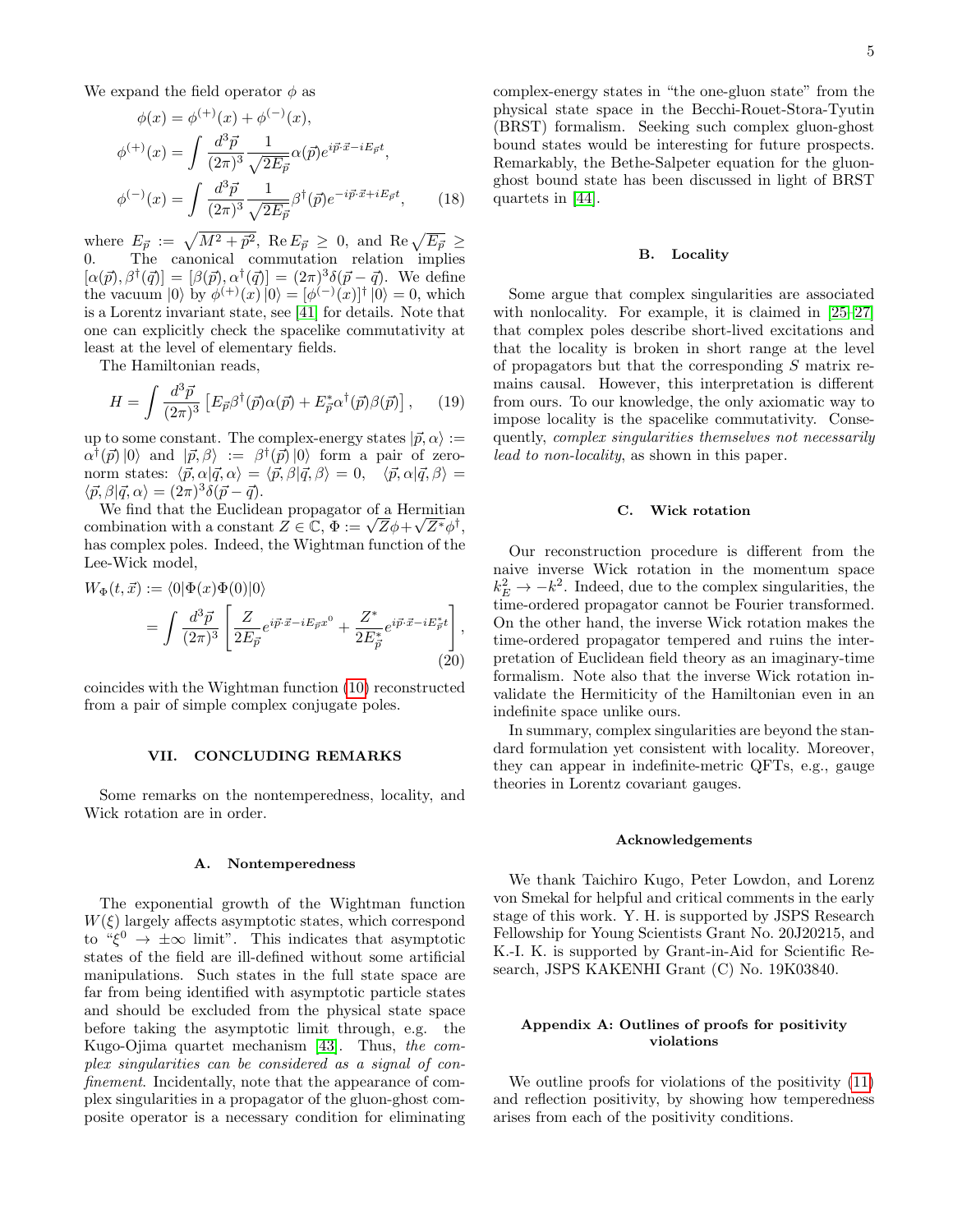# 1. Violation of the positivity [\(11\)](#page-2-1)

Suppose that the positivity [\(11\)](#page-2-1) holds. We define a positive semidefinite sesquilinear form on  $\mathscr{D}(\mathbb{R}^4)$ : for  $f, g \in \mathscr{D}(\mathbb{R}^4),$ 

$$
(f,g)_W := \int d^4x d^4y \ W(y-x) f^*(x) g(y). \tag{A1}
$$

For  $a \in \mathbb{R}^4$ ,  $\hat{U}(a)$  denotes the translation operator on  $\mathscr{D}(\mathbb{R}^4)$  satisfying  $(\hat{U}(a)f, \hat{U}(a)f)_W = (f, f)_W$ . Since  $(\cdot, \cdot)_W$  is positive semidefinite, the Cauchy-Schwarz inequality yields a bound on  $(f * (g * W))(a)$ :  $|(f * (g *$  $|W|(|W|)(a)| = |(f^*, \hat{U}(a)\hat{g})_W| \leq \sqrt{(f^*, f^*)_W(g, g)_W}$  for all  $f, g \in \mathscr{D}(\mathbb{R}^4)$ , where  $\hat{g}(x) := g(-x)$  and \* denotes the convolution. Note that  $T \in \mathscr{D}'(\mathbb{R}^4)$  is tempered if and only if  $\alpha * T$  is a smooth function of at most polynomial growth for any  $\alpha \in \mathscr{D}(\mathbb{R}^4)$  (see Theorem 6, Chapter 7 in [\[45\]](#page-6-16)). Using this criterion to  $(f * (g * W))(a)$  and  $(g * \dot{W})(x)$ , we obtain  $W \in \mathscr{S}'(\mathbb{R}^4)$ , which contradicts the nontemperedness.

## 2. Violation of the reflection positivity

Let us sketch out a proof of the reflection-positivity violation. It is sufficient to show the violation of the reflection positivity for the two-point function, which is a necessary condition for the reflection positivity: for any test function with positive support  $f \in \mathscr{S}(\mathbb{R}^4_+) := \{f \in$  $\mathscr{S}(\mathbb{R}^4)$ ; supp  $f \subset \mathbb{R}^3 \times [0,\infty)$ ,

<span id="page-5-16"></span>
$$
\int d^4x d^4y f^*(\vartheta x) f(y) S(x - y) \ge 0,
$$
 (A2)

where  $\vartheta$  is the reflection defined by  $\vartheta x := (\vec{x}, -x_4)$ .

Suppose that this condition [\(A2\)](#page-5-16) holds. Then, the positivity [\(A2\)](#page-5-16) naturally provides a positive semidefinite sesquilinear form on  $\mathscr{S}(\mathbb{R}^4_+)$ . By dividing  $\mathscr{S}(\mathbb{R}^4_+)$  by the zero-norm subspace,  $\mathscr N$  and completing the pre-Hilbert space, we obtain a Hilbert space  $\mathscr{K} = \overline{\mathscr{S}(\mathbb{R}^4_+)/\mathscr{N}}$ . In this Hilbert space, the imaginary-time translation operators  $\{T^{\tau}\}\$ form a semigroup of self-adjoint operators satisfying  $||T^{\tau}\varphi|| \leq ||\varphi||$  for any  $\varphi \in \mathscr{K}$ . Thus, we can represent  $T^{\tau} = e^{-\tau H}$  with a self-adjoint generator H. Using the holomorphic semigroup  $T^{\tau+is} = e^{-(\tau+is)H}$  on  $(0, \infty) \times \mathbb{R}$ , we can construct an analytic continuation of  $S(\xi)$  (smeared in the spatial directions). In the real-time direction, this analytic continuation is tempered since  $T^{is}$ is unitary and thus bounded in s. This leads to the temperedness of the Wightman function, which contradicts the nontemperedness.

- <span id="page-5-0"></span>[1] R. Alkofer and L. von Smekal, Phys. Rept. 353, 281 (2001) [\[arXiv:hep-ph/0007355](http://arxiv.org/abs/hep-ph/0007355) [hep-ph]].
- [2] M. Q. Huber, Phys. Rept. 879, 1 (2020) [\[arXiv:1808.05227](http://arxiv.org/abs/1808.05227) [hep-ph]].
- <span id="page-5-1"></span>[3] A. Maas, Phys. Rept. 524, 203 (2013) [\[arXiv:1106.3942](http://arxiv.org/abs/1106.3942) [hep-ph]].
- <span id="page-5-2"></span>[4] R. Alkofer, W. Detmold, C. S. Fischer and P. Maris, Phys. Rev. D 70, 014014 (2004) [\[arXiv:hep-ph/0309077](http://arxiv.org/abs/hep-ph/0309077) [hep-ph]].
- <span id="page-5-12"></span>[5] S. Strauss, C.S. Fischer, and C. Kellermann, Phys. Rev. Lett. 109, 252001 (2012). [\[arXiv:1208.6239](http://arxiv.org/abs/1208.6239) [hep-ph]]
- [6] M. Haas, L. Fister, and J. M. Pawlowski, Phys. Rev. D 90, 091501(R) (2014) [\[arXiv:1308.4960](http://arxiv.org/abs/1308.4960) [hep-ph]];
- <span id="page-5-8"></span>[7] F. Siringo, Nucl.Phys. B907, 572 (2016). [\[arXiv:1511.01015](http://arxiv.org/abs/1511.01015) [hep-ph]]
- <span id="page-5-9"></span>[8] F. Siringo, Phys. Rev. D 94, 114036 (2016). [\[arXiv:1605.07357](http://arxiv.org/abs/1605.07357) [hep-ph]]
- [9] D. Dudal, O. Oliveira, and P. J. Silva, Phys. Rev. D 89, 014010 (2014) [\[arXiv:1310.4069](http://arxiv.org/abs/1310.4069) [hep-lat]].
- [10] P. Lowdon, Phys. Rev. D 96, 065013 (2017) [\[arXiv:1702.02954](http://arxiv.org/abs/1702.02954) [hep-th]];
- [11] P. Lowdon, Nucl. Phys. B935, 242 (2018) [\[arXiv:1711.07569](http://arxiv.org/abs/1711.07569) [hep-th]];
- [12] P. Lowdon, Phys. Lett. B 786, 399 (2018) [\[arXiv:1801.09337](http://arxiv.org/abs/1801.09337) [hep-th]].
- [13] A.K. Cyrol, J.M. Pawlowski, A. Rothkopf, and N. Wink, SciPost Phys. 5, 065 (2018) [\[arXiv:1804.00945](http://arxiv.org/abs/1804.00945) [hep-ph]].
- <span id="page-5-10"></span>[14] Y. Hayashi and K.-I. Kondo, Phys. Rev. D 99, 074001 (2019) [\[arXiv:1812.03116](http://arxiv.org/abs/1812.03116) [hep-th]].
- [15] D. Dudal, O. Oliveira, M. Roelfs, and P. Silva, Nucl. Phys. B952, 114912 (2020) [\[arXiv:1901.05348\[](http://arxiv.org/abs/1901.05348)hep-lat]].
- [16] K.-I. Kondo, M. Watanabe, Y. Hayashi, R. Matsudo, and Y. Suda, Eur. Phys. J. C 80, 84 (2020). [\[arXiv:1902.08894\[](http://arxiv.org/abs/1902.08894)hep-th]]
- <span id="page-5-7"></span>[17] D. Binosi and R.-A. Tripolt, Phys. Lett. B 801, 135171 (2020). [\[arXiv:1904.08172](http://arxiv.org/abs/1904.08172) [hep-ph]]
- [18] S. W. Li, P. Lowdon, O. Oliveira, and P. J. Silva, Phys. Lett. B 803, 135329 (2020) [\[arXiv:1907.10073](http://arxiv.org/abs/1907.10073) [hep-th]].
- <span id="page-5-11"></span>[19] Y. Hayashi and K.-I. Kondo, Phys. Rev. D 101, 074044 (2020) [\[arXiv:2001.05987](http://arxiv.org/abs/2001.05987) [hep-th]].
- <span id="page-5-13"></span>[20] C. S. Fischer and M. Q. Huber, Phys. Rev. D 102, 094005 (2020) [\[arXiv:2007.11505](http://arxiv.org/abs/2007.11505) [hep-ph]].
- <span id="page-5-3"></span>[21] A. F. Falcão, O. Oliveira and P. J. Silva, Phys. Rev. D 102, 114518 (2020) [\[arXiv:2008.02614](http://arxiv.org/abs/2008.02614) [hep-lat]].
- <span id="page-5-4"></span>[22] H. Umezawa and S. Kamefuchi, Prog. Theor. Phys. 6, 543 (1951); G. Källén, Helv. Phys. Acta. 25, 417 (1952); H. Lehmann, Nuovo Cimento 11, 342 (1954).
- <span id="page-5-5"></span>[23] V.N. Gribov, Nucl.Phys. **B139**, 1 (1978).
- [24] D. Zwanziger, Nucl. Phys. **B323**, 513 (1989).
- <span id="page-5-14"></span>[25] M. Stingl, Phys. Rev. D 34, 3863 (1986); 36, 651(E) (1987).
- [26] U. Habel, R. Konning, H. G. Reusch, M. Stingl, and S. Wigard, Z. Phys. A 336, 423 (1990); U. Habel, R. Konning, H. G. Reusch, M. Stingl, and S. Wigard, Z. Phys. A 336, 435 (1990).
- <span id="page-5-15"></span>[27] M. Stingl, Z. Phys. A 353, 423 (1996) [arXiv: [hep](http://arxiv.org/abs/hep-th/9502157)[th/9502157\]](http://arxiv.org/abs/hep-th/9502157).
- <span id="page-5-6"></span>[28] D. Dudal, J. A. Gracey, S. P. Sorella, N. Vandersickel,